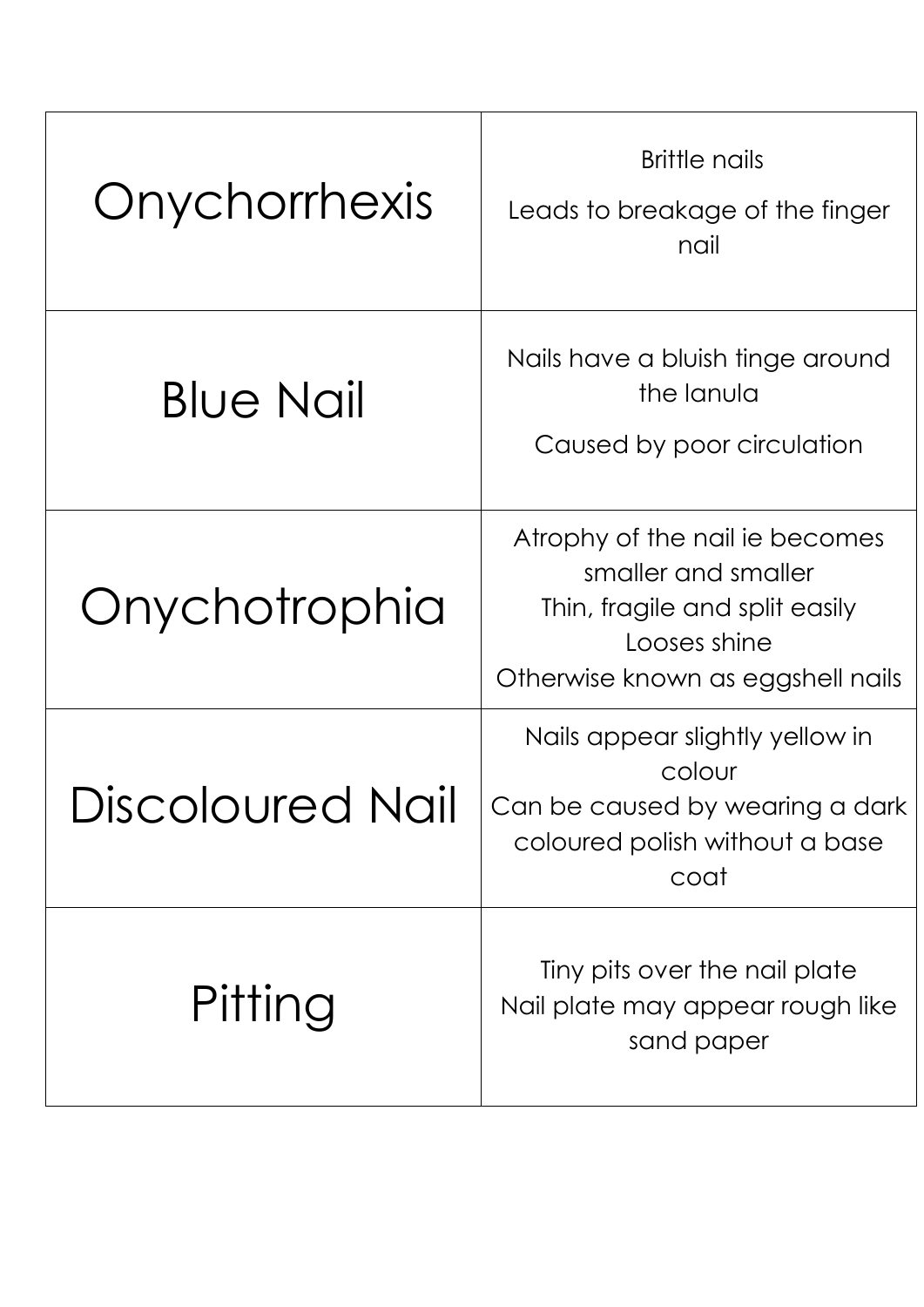| <b>Bruised Nails</b>   | Dark purple patch on the nail<br>plate.<br>Caused by trauma<br>If severe, the nail plate may lift off |
|------------------------|-------------------------------------------------------------------------------------------------------|
| Onycholysis            | The nail plate separates from the<br>nail plate<br>Can be caused by trauma or<br>infection            |
| Onychogryphosis        | Thick and excessively curved nail<br>(claw nail)                                                      |
| Hang Nail              | Cuticle splits                                                                                        |
| <b>Vertical Ridges</b> | Ridges running from the base to<br>the tip (free edge) of the nail                                    |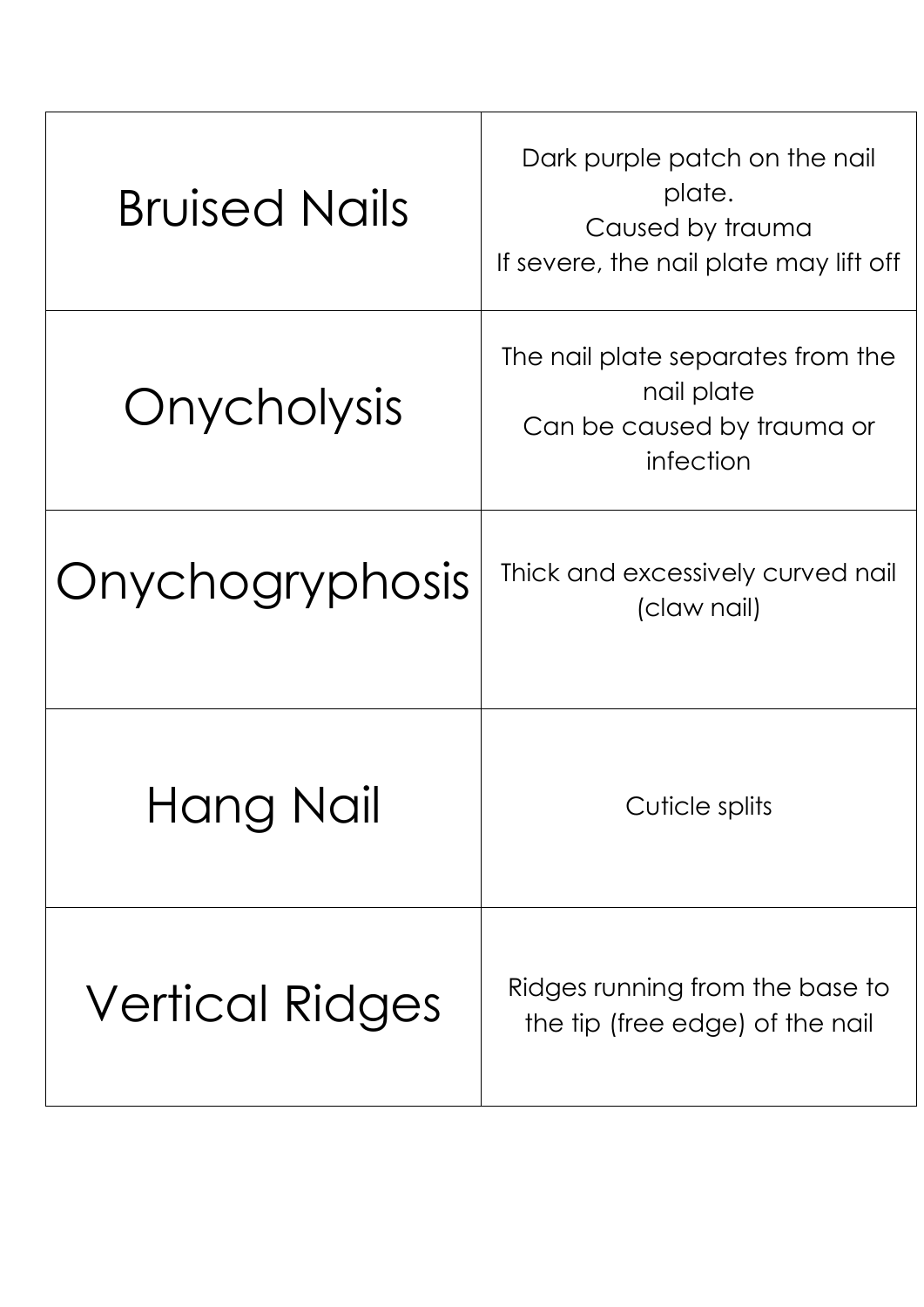| Onychomychosis       | Discolouration of the nail<br>White, yellow, green or brown in<br>colour<br>Thickening of the nail plate<br>Lifting of the nail plate<br>Very infectious |
|----------------------|----------------------------------------------------------------------------------------------------------------------------------------------------------|
| Onychoptosis         | Nail plate has fallen off the nail<br>bed                                                                                                                |
| Lamella<br>Dystrophy | Flaking, peeling and breaking of<br>the nail plate.                                                                                                      |
| Onychauxis           | Thickening of the nail plate<br>May also change colour                                                                                                   |
| Beau's Lines         | Single transverse ridge affecting all<br>the nails.<br>Can be deep or shallow                                                                            |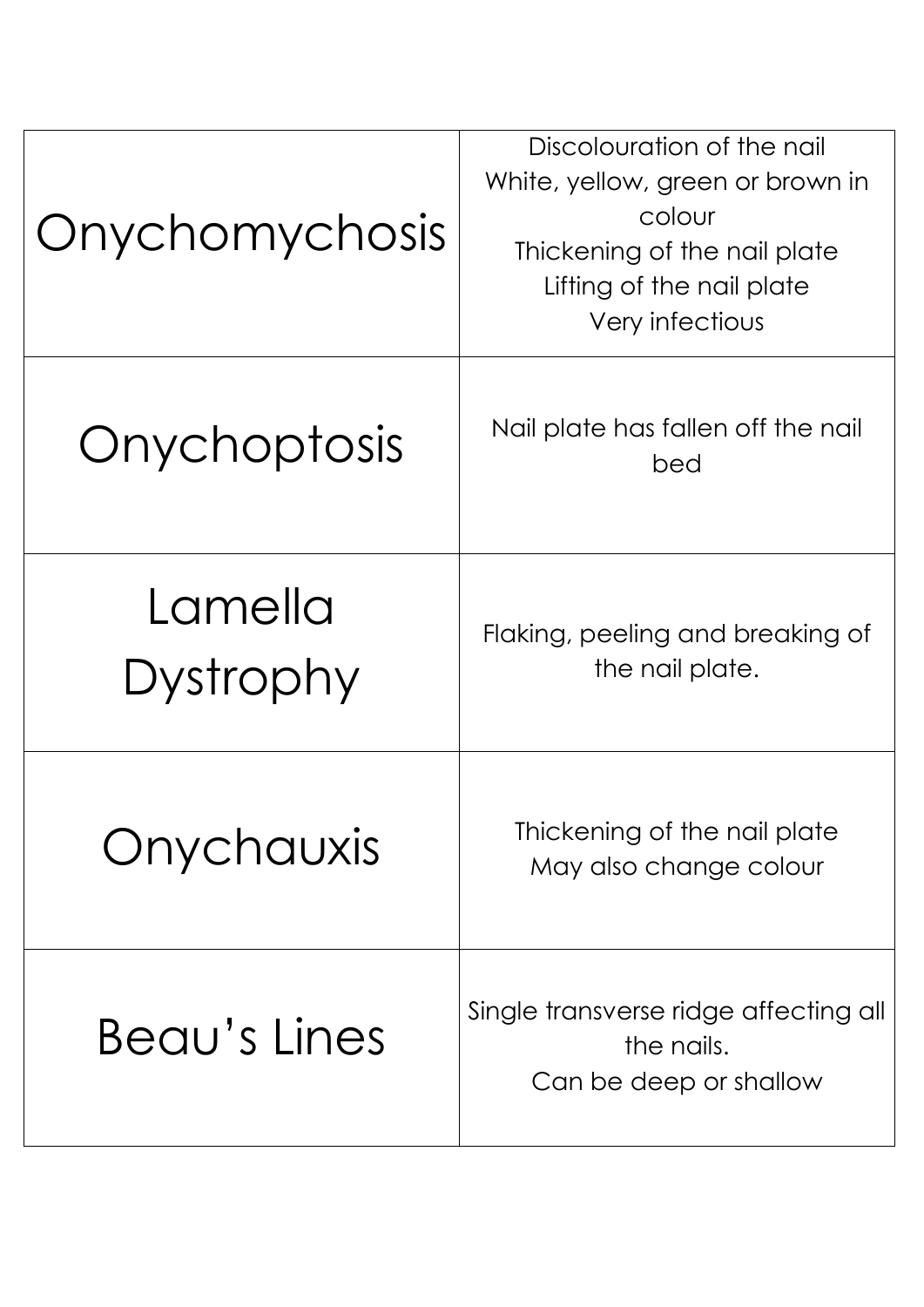| Paronychia  | Infection of the nail fold<br>Painful, swollen, tender<br>Nail separation in severe cases<br>Sometimes known as a whitlow                                                       |
|-------------|---------------------------------------------------------------------------------------------------------------------------------------------------------------------------------|
| Onychia     | Infection of the tissue surrounding<br>the nail<br>Red, inflamed swelling of the nail<br>fold<br>Pus may be present in extreme<br>cases                                         |
| Pterygium   | Thick hardened growth of dry<br>cuticle<br>Cuticle may stick to the nail plate                                                                                                  |
| Onychophagy | <b>Bitten nails</b><br>Visible flesh line at the free edge<br>Skin surrounding nail is often bitten<br>Nails can become weak or<br>deformed in some cases                       |
| Koilonychia | Concave (spoon shaped) nails<br>due to accumulation of horny<br>cells at the sides of the nail plate,<br>under the nail wall or an abnormal<br>growth stemming from the matrix. |